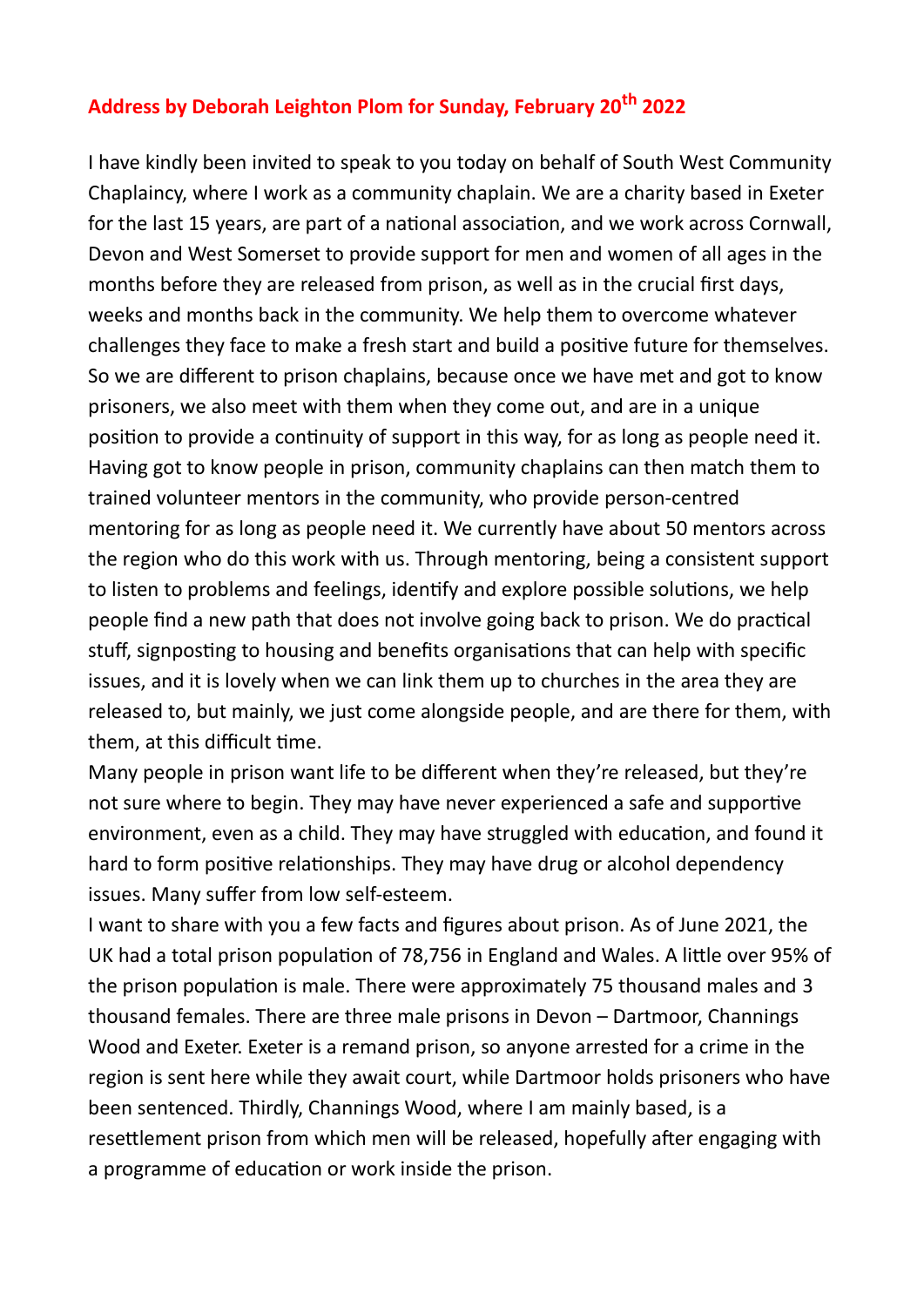HMP Eastwood Park is a women's prison in Gloucestershire, which I also cover, is the nearest women's prison to Devon and Cornwall. If you live in Truro, and you want to visit your Mum, or your daughter, or your sister, in Eastwood Park, the train and bus takes 6 or 7 hours one way. This round trip is often prohibitive for families without transport or on benefits.

One final set of numbers for you: over half of prisoners reoffend within a year of being released, and it costs up to £40,000 a year to keep someone in prison. This is one of the reasons why prisons, probation and the police refer people to us for mentoring.

What struck me about the Gospel reading this morning is that it speaks to us, and certainly to people in prison, on how life can get stormy. We all have different ways of coping when the storms of life happen to us – our family, friends, our coping mechanisms like self-care, our resilience, and of course our faith. Trials and difficulties happen to us all, but God is there with us in the storm. This is the hope we share with prisoners as community chaplains, where we come along side people and commit to journeying with them, when they are frightened of how they will make a new start.

I wonder if any of you would consider joining us the work we do? Could you sit with someone in their storm, as a mentor? We offer free, full training and support for this role. Could you pray for us, and for those we support? I will stay after the service and would love to speak to anyone who might want to get involved.

I am supporting a young man at the moment – I'll call him Jack - who got into trouble as a teenager, when he was in the care system, and now in his mid-twenties, is trying to make up for lost time and get his life back on track. I met him about 12 months ago, and with very little self-confidence, no family support, and needing to develop some life skills pretty quickly to enable him to live alone, Jack was panicking. I spent some time getting to know him, and we agreed a plan of what he needed to do, and how he might do it. We then continued to meet weekly while Jack worked through things - this included searching for voluntary opportunities in Exeter, helping him write a CV and apply, and talking through his fears of being rejected from a job, and all that this triggered for him. I helped him write an application for social housing, and soon enough, as a vulnerable young person, he was offered a secure tenancy with a housing association. He got an interview for volunteering, and we practised interview questions. He got the role, and then, six months later, he got a paid job. I am still supporting Jack as he settles into his new life, and will be there for as long as he needs me on the end of a phone, if things get rocky or stormy in his life.